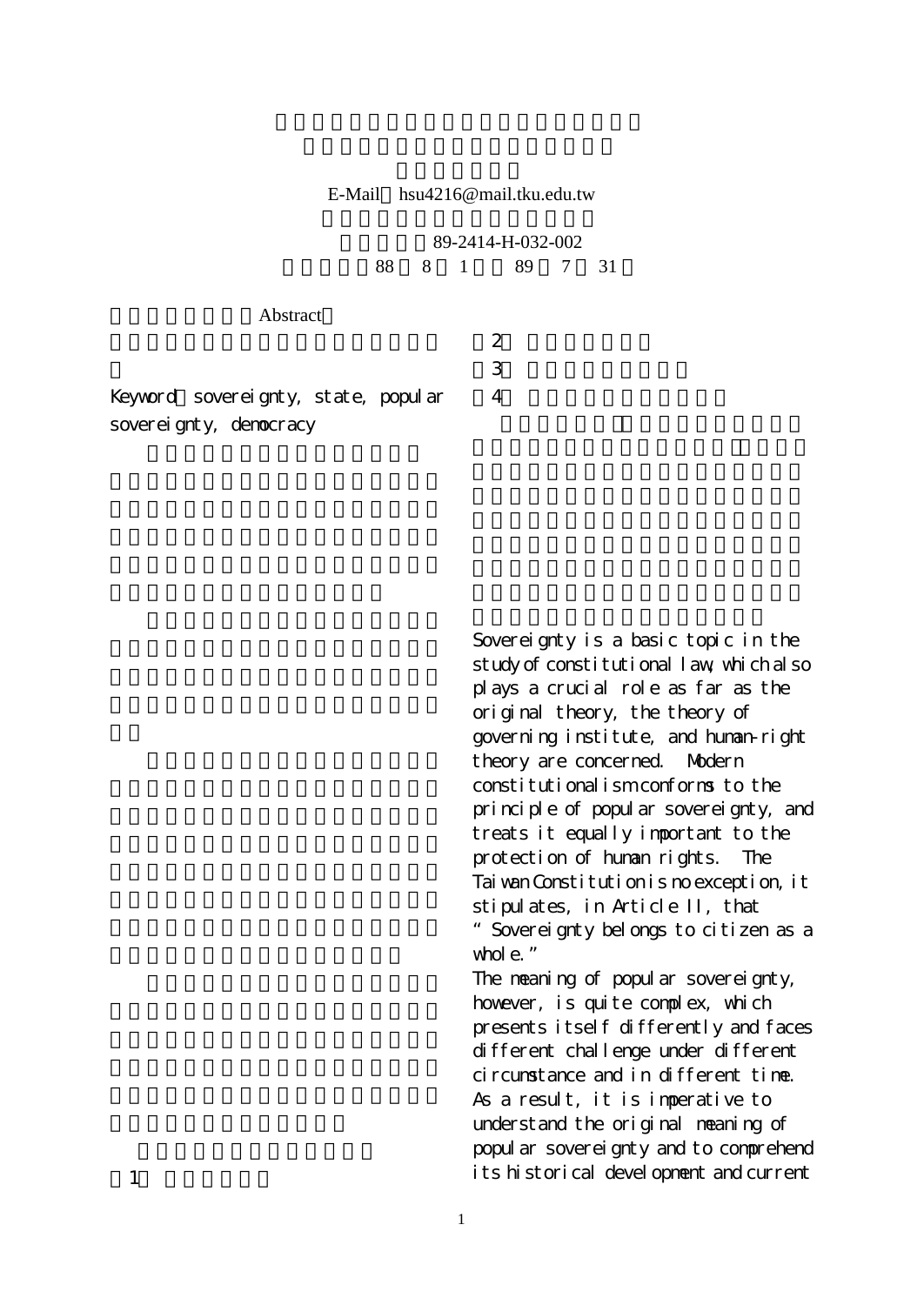## trend.

Taiwan is currently undergoing a constitutional reform and the primary issue it encounters is national identity. Moreover, institutional choices and problems occurred in practice have a close tie to popular sovereignty. To find a proper solution must begin with an inquiry into popular sovereignty. With a view to the importance of this topic and the inadequacy of related research in Taiwan, comparing to more advanced countries, it is urgent to undertake such a research and to catch up with those more advanced countries. This research project employs the method of documentary analysis to conduct a study based on constitutional original theories, theoretical devel opment, and comparative law In addition, the method of social science is used to inquire into the dynamic practices of popular sovereignty. In terms of methodology, this research project places emphasis on the distinctions between "deal" and "ideology" between "constitutional interpretation" and "constitutional sci ence." This project is, within one year period, intended to accomplish the following research tasks:

1. an inquiry into the principle of popular sovereignty;

2. an inquiry into state and popular soverei anty;

3. an inquiry into popular sovereignty and democracy; and

4. an inquiry into the practices of popular sovereignty in Taiwan. The results appear that popular sovereignty is the theoretical mainstream of modern sovereignty

thinking. In order to realize popular sovereignty, one must define where the state is situated, and allow popular sovereignty to take its own course by means of employing the power of constitution making if necessary. In terms of ordinary constitutional practices, it is desired to establish a semi-democratic system, i.e., a system that maintains a system of representation while introducing the mechanism of referandam, so that people can access to the legislative process and the exercise of other national powers. This is the theoretical mainstream of modern sovereignty thinking and a direction our country should approach.

state $\blacksquare$ 

nation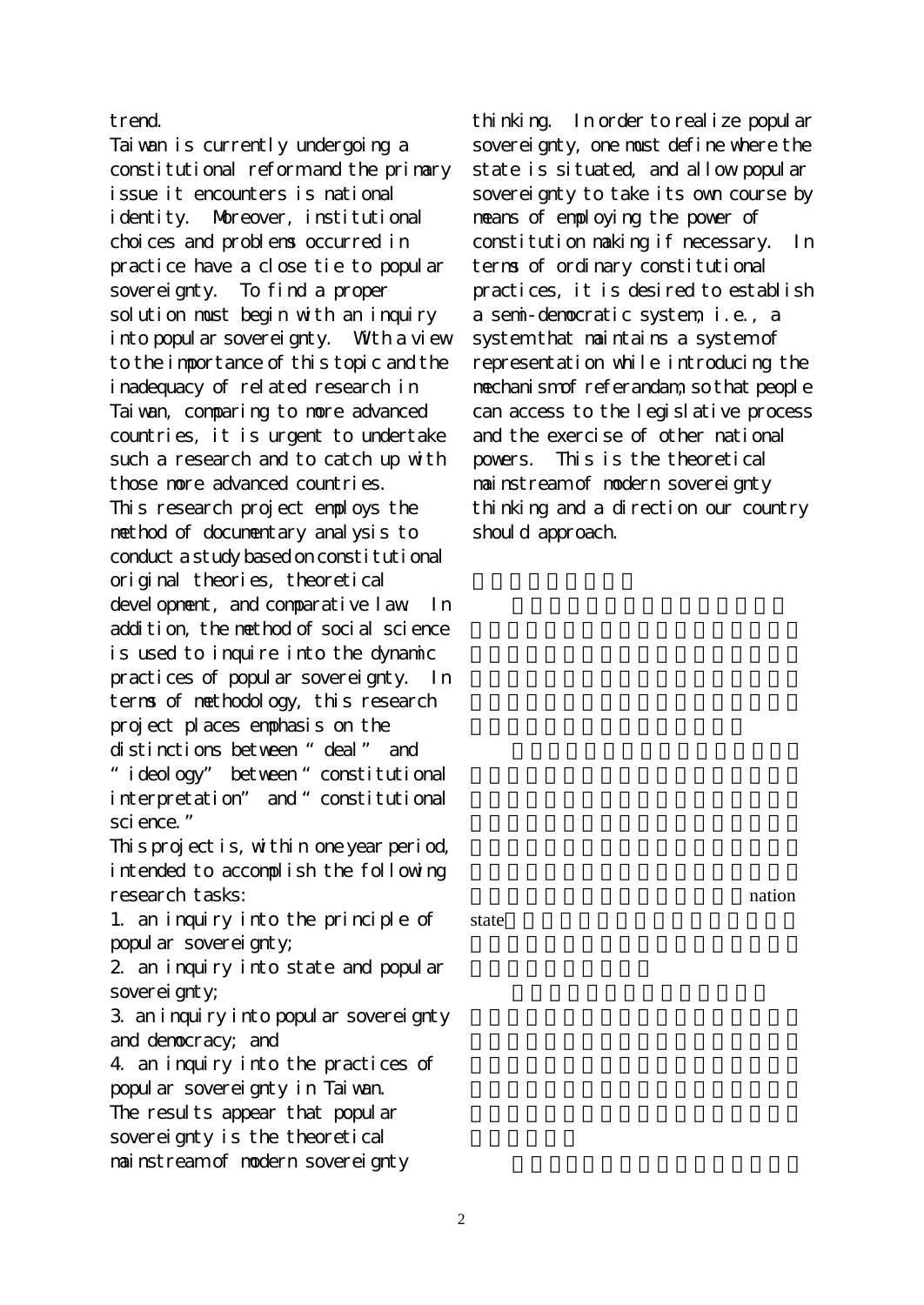1.  $\blacksquare$  $2 \angle$  $3.$ 4.國民主權的現代課題 1.  $\blacksquare$  $2 \angle$  $3.$ 4.多元社會中的國民主權 1.國民主權與民主類型論  $2$  $3.$  $4.$ 1.  $\blacksquare$  $\frac{1}{2}$ 

| $\,<$    |         |            |             | $\rm{>}$ |           |
|----------|---------|------------|-------------|----------|-----------|
|          | 9       | 85         | 1           |          | Р.        |
| 4-13     |         |            |             |          |           |
| $\,<$    |         |            |             |          | $\, > \,$ |
|          | 20      |            | 86          | 1        |           |
| P. 12-21 |         |            |             |          |           |
| $\,<$    |         |            |             | $\rm{>}$ |           |
| 38       |         | 85         | $\mathsf 3$ | P. 3-    |           |
| 19       |         |            |             |          |           |
| $\,<$    |         |            |             |          |           |
| $\geq$   |         | 197        |             | 86       |           |
| P. 42-48 |         |            |             |          |           |
| $\,<$    |         | $\geq$     |             |          | 45        |
| 88       |         | P. 103-108 |             |          |           |
| $\,<$    |         |            | $\rm{>}$    |          |           |
| 20       | 86      |            | P. 22-30    |          |           |
| $\lt$    |         | $\geq$     |             |          |           |
| 3        | 7<br>84 |            | 49-50<br>P. |          |           |
| $\lt$    |         |            |             | $\geq$   |           |